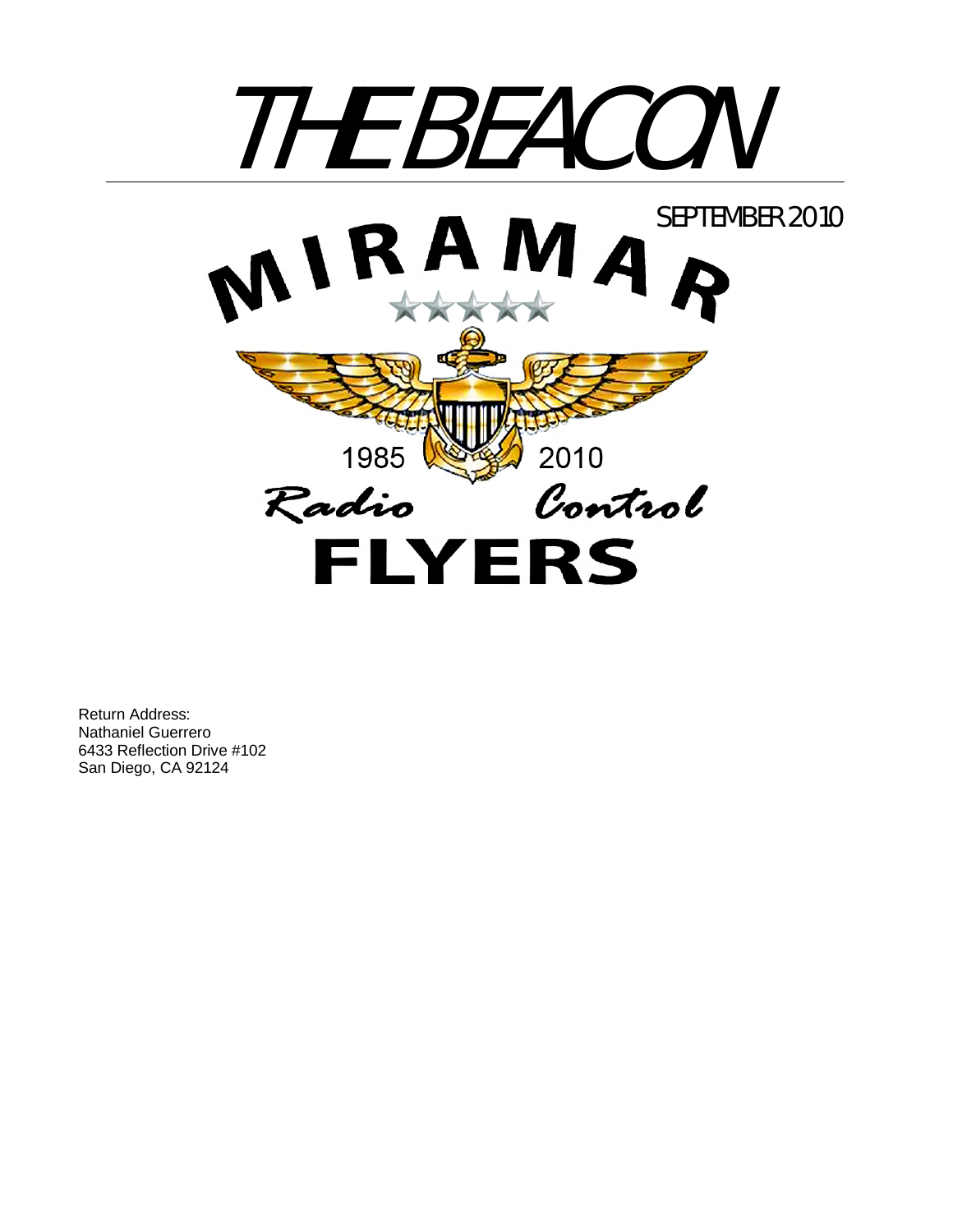### September 2010

The next MRCF Meeting will be on **TUESDAY**, 14 September 2010

Location: American Legion Hall 7815 Armour St.

Corner of Armour and Convoy St.

Board Meeting at 6:30 PM – Gen. Meeting at 7:00 PM

**NEW LOCATION: American Legion Hall at 7815 Armour Street. Hwy 163 TO BALBOA AVENUE, WEST TO CONVOY STREET, LEFT ON CONVOY TO ARMOUR ST., TURN LEFT ONTO ARMOUR AND RIGHT INTO AMERICAN LEGION. ADDITIONAL PARKING IS ACROSS THE STREET AT CARQUEST.** 

### CLUB OFFICERS

President: Jerry Neuberger (619) 258-4477 Secretary: Don Madison (619) 296-1510 Field Marshal: Mark Lukens (858) 945-8525 Safety Coordinators: Derek Post Don Robinson (858) 842-4634 (858) 271-6452

Newsletter Editor: Nathaniel Guerrero (858) 240-2215 Email: nguerrero@san.rr.com

| Vice President:                |                |  |
|--------------------------------|----------------|--|
| <b>Curtis Kitteringham</b>     | (760) 746-5913 |  |
| Treasurer:                     |                |  |
| Ron Stark                      | (858) 530-0586 |  |
| Helicopter Chairman:           |                |  |
| Darren Hauptman                | (619) 948-1948 |  |
| Membership Chairman:           |                |  |
| <b>Tom Mulder</b>              | (619) 804-8596 |  |
| membership@miramarrcflyers.com |                |  |

Club Webmaster: Darren Hauptman Darren@miramarrcflyers.com www.miramarrcflyers.com

#### **CLUB FLIGHT INSTRUCTORS**

Any club member who wishes to have some assistance should call one of our designated instructors. There is no duty instructor at the field, so you must prearrange a time with someone on this list.

| Name                   | <b>Number</b>  |
|------------------------|----------------|
| <b>Richard Barndt</b>  | (858) 213-5740 |
| Frank Gagliardi        | (858) 271-4430 |
| Curtis Kitteringham    | (760) 746-5913 |
| <b>Barry Mattingly</b> | (760) 753-1318 |
| Jerry Neuberger        | (619) 258-4477 |
| Ron Stark              | (858) 530-0586 |
| Roy Rapheal            | (858) 538-5485 |
| Darren Hauptman        | (619) 948-1948 |

MRCF members, this Sat, Sept 4, is the last of the open cockpit events at the Flying Leathernecks for 2010. As always, please bring a model, table, and chairs so we can display the fruits of our hobby. Please meet at the parking lot at 9:00AM and we plane to be there until about 1:00PM.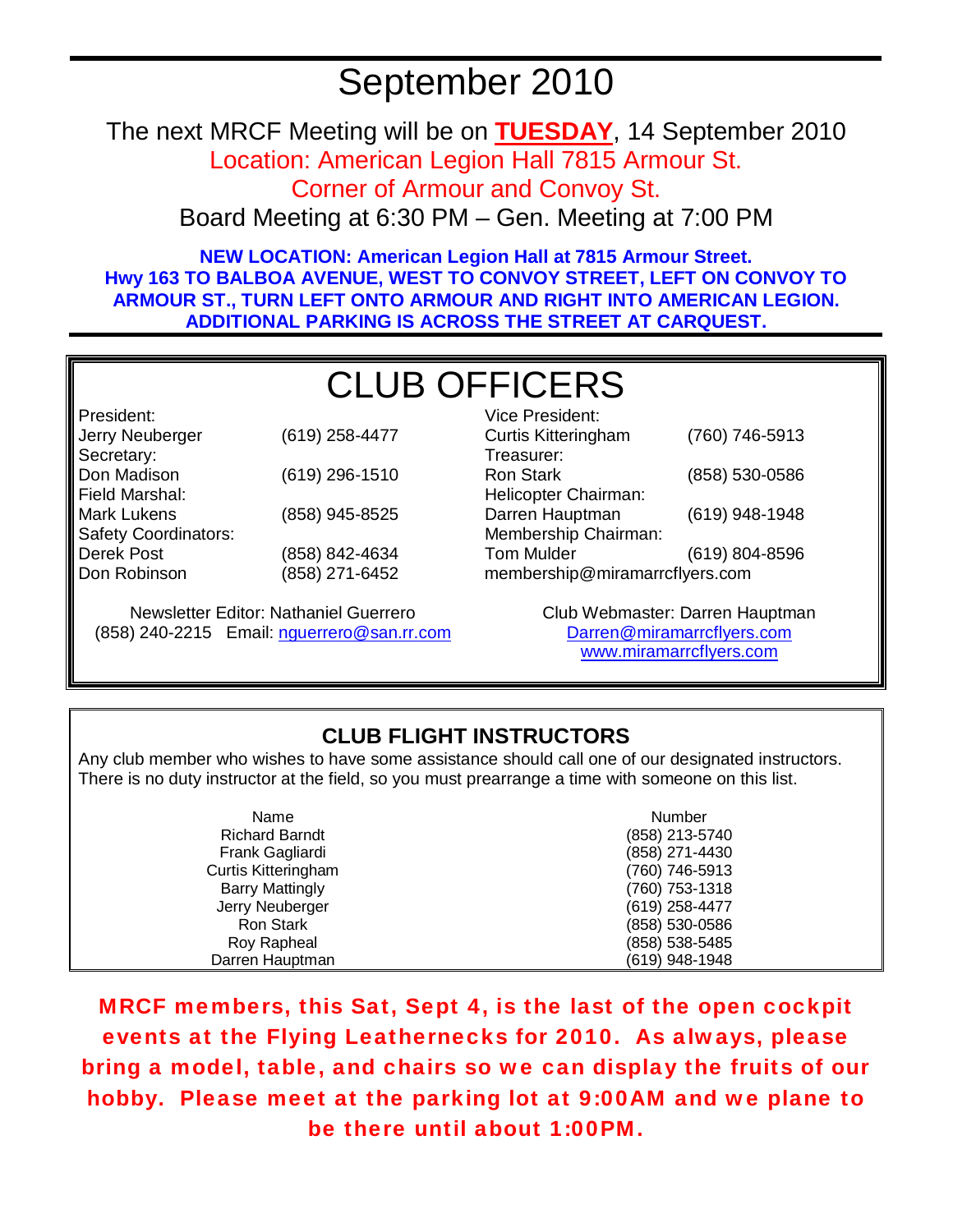#### **From the Left Seat:**

The pattern contest has come and gone and was a huge success. Once again your club did an outstanding job of hosting this event where our club members all had a good time enjoying something we don't normally get to see at the field. All our guests and participants seemed to enjoy flying their contest at the premier flying field in San Diego, and we made \$700. Thanks to all who came out to help, Mark did an exceptional job being the Air Boss for this event, his baptism by fire, and I know he wants to thank all who came out. Special thanks to Robin for running the "kitchen" again, those half pound hot dogs are great! The Pattern guys were very easy, they were pretty much self supporting with minimal drain on our members. They did their own scoring and scribing and running, so pretty much all we had to do was man the gate, have a flight line boss and cook lunch.

Our biggest manpower drain for these events we host is gate duty and even with the increasing membership it's still always a challenge to get "gate guards" to stand the gate duty. We tried locking the gate and telling the contestants that if they needed out they would need an escort and that just resulted in a member making several trips an hour to the gate to let people in and out, more work than just manning the gate. If anyone has thoughts on making the gate duty easier, please let me know.

Elections are coming! AMA District X will have a special election to fill the AMA Vice President seat vacated when Jim Giffin passed away last January. Ballots will be included with your AMA renewal and I would encourage everyone to vote. Ballot is pre-paid and does not get mailed back with your AMA renewal. If anyone has questions about the voting process or either of the candidates, please ask me. It's also not too early to consider running for office in MRCF. If you're considering running for club office, it would be a refreshing change to have a ballot with more than one choice, so just let someone, anyone know you'd like to run for office and I'm sure you'll get nominated.

See you at the field

**Jerry** 

#### **From the Right Seat:**

I would like to thank the members that stepped up to help Jerry and Mark with the Pattern Event, you all made their job much easier. The next event at the club is the CLUB DAY it is October 9th, this is the day to come out to the club for a day of fun, fly your model, have some lunch and take part in some simple fun fly rounds. Can you believe this weather, there has not been a bad day this year! I would like to think everyone is taking full advantage, if not get that model ready and make use of your club!

See you at the club meeting

As always Thank You for all of your help!

**Curtis** 

#### **Safety Coordinators:**

No comments for this month.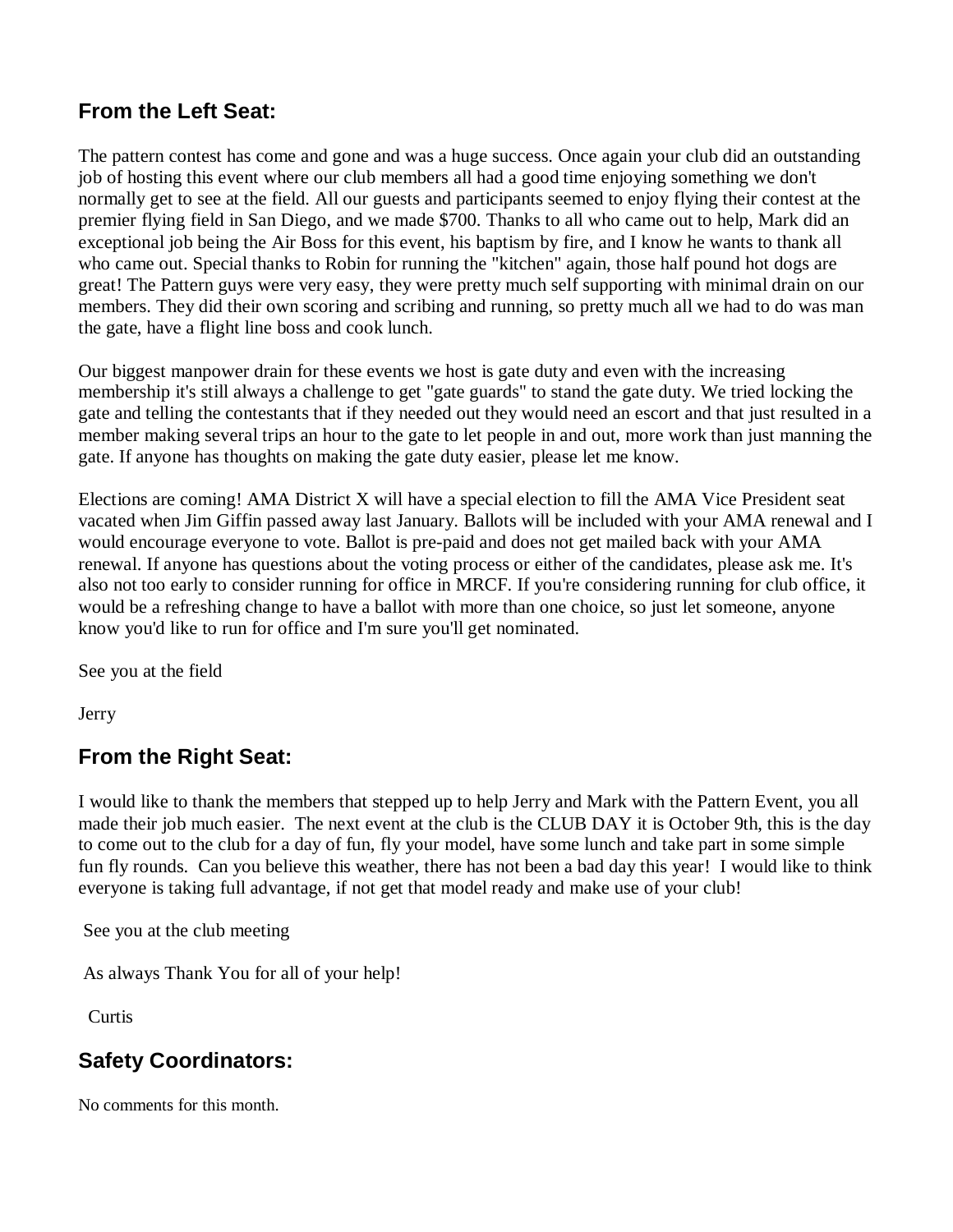#### **Field Marshal:**

Thanks a bunch for taking time out of your last weekend to make the AMA Pattern event a huge success for the participants and for the club. Many thanks to all of the people who helped out; many of whom spent well over 8 hours working this past weekend. We had a lot of new and familiar faces show up at the event.

#### **The real HEROES are the ones that showed up AND contributed by helping out at the gate, on the flight line, in the kitchen, selling merchandise, and with setup and tear down every day!**

It really makes it easy to run the event when people come up and ask what they can do to help out. That proactive participation ensures that no one has to spend too much time at any particular job and then everyone can enjoy the weekend even while working. We raised about \$600 (unofficial audit), we got great visibility for the club, and we made about 25 contestants' weekend an enjoyable and memorable experience!

Special thanks to all those that showed up and worked hard to make it a success:

| <b>Richard Brant</b> | Darren Hauptman | Ed Hess       |
|----------------------|-----------------|---------------|
| Bruce Kuller         | Jim Luleff      | Don Madison   |
| Chris Madsen         | Jerry Neuberger | Larry Noble   |
| Ron Peterka          | Tom Pham        | Eric Sacco    |
| George Sager         | Robin Solomon   | Dennis Teason |

Please accept my apologies if I left any of the workers off the list – it was quite busy at times and I may have missed one or two. Thanks again,

#### Mark Lukens Field Marshall **Helicopter Chairman:**

No comments for this month.

#### **Membership Chairman:**

It is almost that time again for the annual renewals for club membership. Pleases make sure that when the applications come out that you fill them out completely with address, phone, and email information. Every email blast we do still comes back with bad email addresses due to changes. Another item would be to make sure if you are a student and have since moved to a solo pilot or if you have moved to a trainer position that you let me know so I can update the master list and make sure your 2011 cards have the right color dot. If you want to update your email info now, please send me an email: membership@miramarrcflyers.com

As we go into our fall events, we will have several opportunities to recruit new military members. Every year we lose a few military members to relocation and we want to make sure we can keep the military membership at its current level. So at these events take the time to talk to and encourage any active military members to join our club.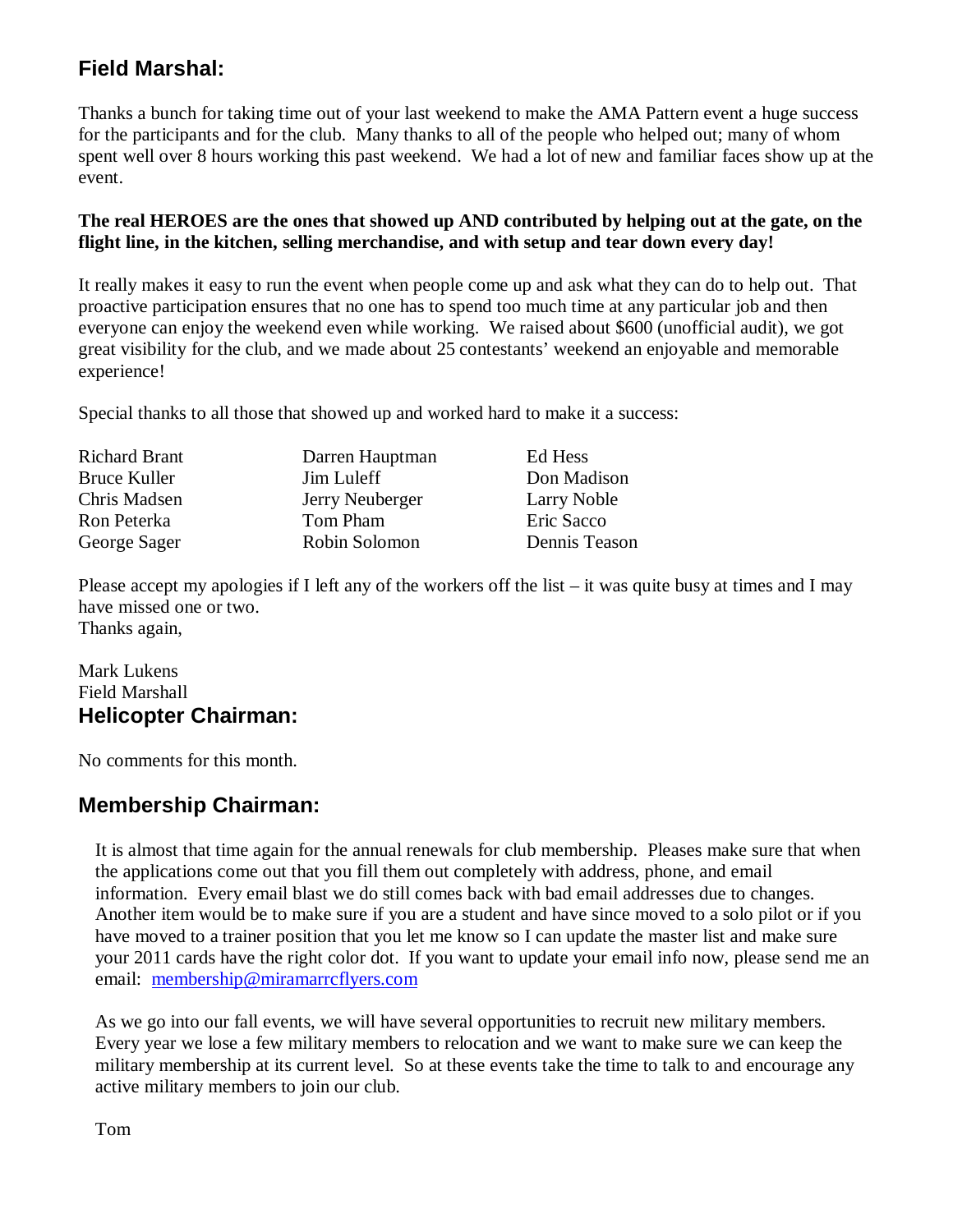#### **President called the meeting to order at 1908 hrs.**

The pledge of allegiance was recited by the membership.

The Treasurer's report was presented and accepted by the membership. The membership made a motion to accept the report. Motion was made and seconded. The report was accepted by the membership.

The Secretary's report was presented and accepted by the membership. The membership made a motion to accept the report. Motion was made and seconded. The report was accepted by the membership.

Guest at the meeting – Daniel Garrow, Charley (Chuck) Brown and Bruce Brown

Safety – Don Robinson – On vacation.

- Field Report Mark Lukens No comments during this session.
- Membership Tom Mulder The club is now at 130 members

#### **OLD BUSINESS**

Curtis reported the recent "Flight of Fancy" event at the field was a great success. Nine young people were present with their parents and the various planned events were well received. Thanks to all the members who volunteered for this event.

#### **NEW BUSINESS**

All members are reminded to always roll over all four numbers on the field gate and the pinbox locks when locking them. This will prevent unauthorized entry which is possible only with the last number changed.

A new club barbeque was authorized for purchase for club events.

Our club needs several additional flight instructors for new members at the field. It was suggested that a meeting be held for possible new instructors be held to insure they understand the instructor's responsibilities and their individual qualifications.

Our club operating procedures are currently in the process of review by Marine Military Authorties and Jerry will follow up for any questions or revisions.

Any member who brings a guest to fly at the field are responsible for the guest fee of \$5.00 for the day. All members should be aware of any guests at the field and follow up on our guest fee procedure (policy).

Members are reminded that the field cell phone will not be used for personal telephone calls.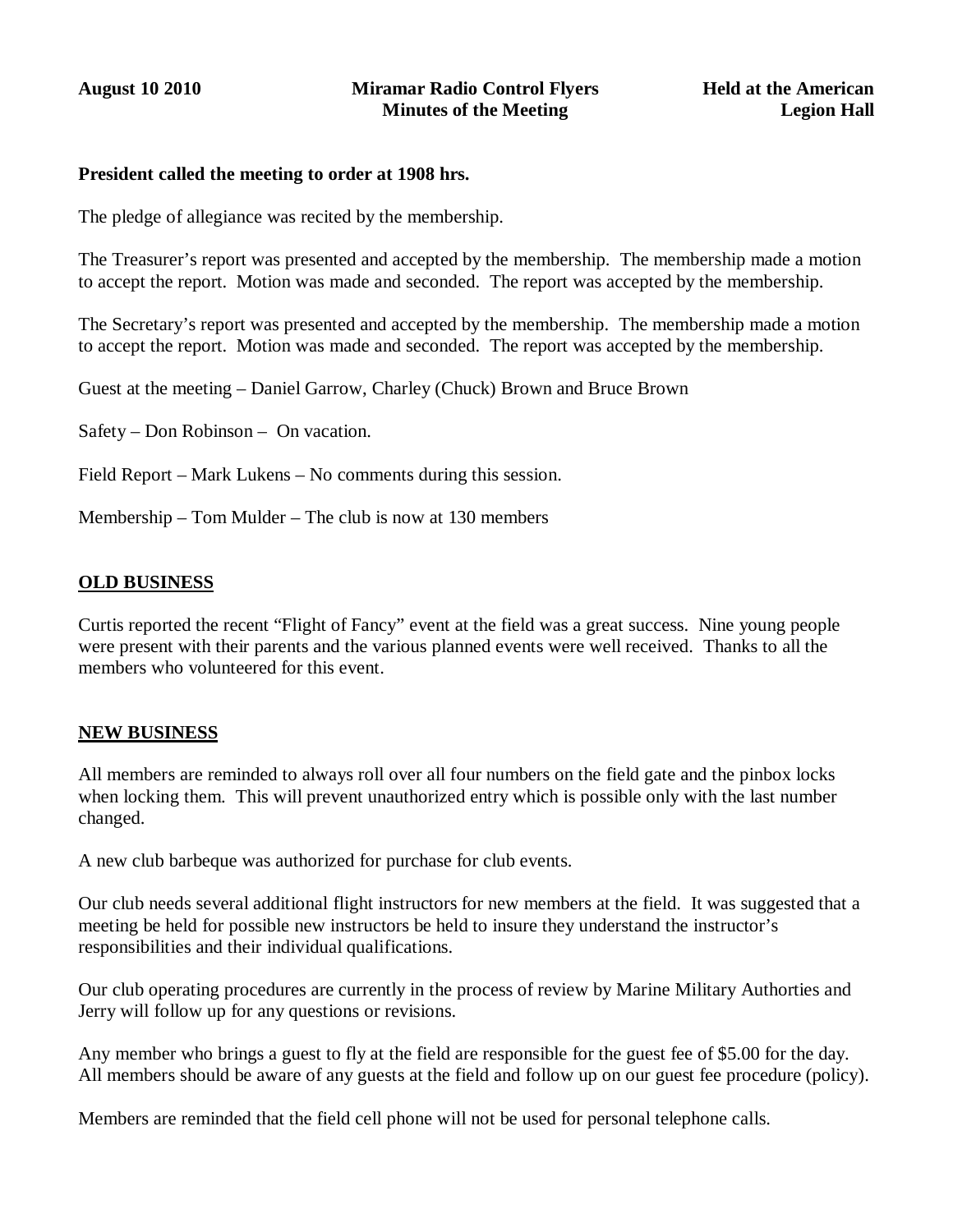Darren reported that the field table tops are in poor condition and would organize a group to re-surface many of them. An estimated cost of the materials will be prepared and presented.

#### **SHOW AND TELL**

Frank Gagliardi demonstrated a small electric plane for consideration of pylon racing events. It has flaps and good control and can survive problems. The model for this racing is a Mini Ultra Stik. Frank presented the ARF in it's completed form, but also had drawn up 3 view plans for repairs to be done on the ARF. Also presented were 3 electric motor options that would be considered and cost between \$47 up to \$55. The battery would also be 1800 to 2500 Mah battery. The plane's weight ready to fly would be a minimum of 2.2 to 2.3 pounds. A meeting will be held with interested members to work up rules and regulations for these racing events.

It was observed that some of the club trainers need adequate field boxes equipped with fuel pumps, starters and flight items.

Ron Peterka demonstrated his process for molding scale airplane engine blades for static scale models. They are fiberglass reinforced for strength. He is contributing this procedure for display on the club website and the process involved.

#### **EVENT SCHEDULE**

TO ALL MEMBERS: Darren has set up a calendar on the website to schedule the events. Please go to www.miramarrcflyers.com and click on the EVENTS tab at the top of the page. If you have any suggestions, please contact Darren at Darren@miramarrcflyers.com.

 September 4 – Flying Leatherneck Museum Display October 9th - Club Day November 13th - Veterans Day Flyin December 4th - Toy for Tots flyin December 14th - Christmas Dinner

#### **Meeting adjourned at 2015 hrs.**

The following campaign statements for District 10 Vice President candidates have been provided for your convenience. Miramar Radio Control Flyers does not endorse any candidate for any office.

The only thing we encourage regarding this issue is that everyone votes!

I have also included the flyer and entry form for the "Build A Big Bird" IMAA contest coming up.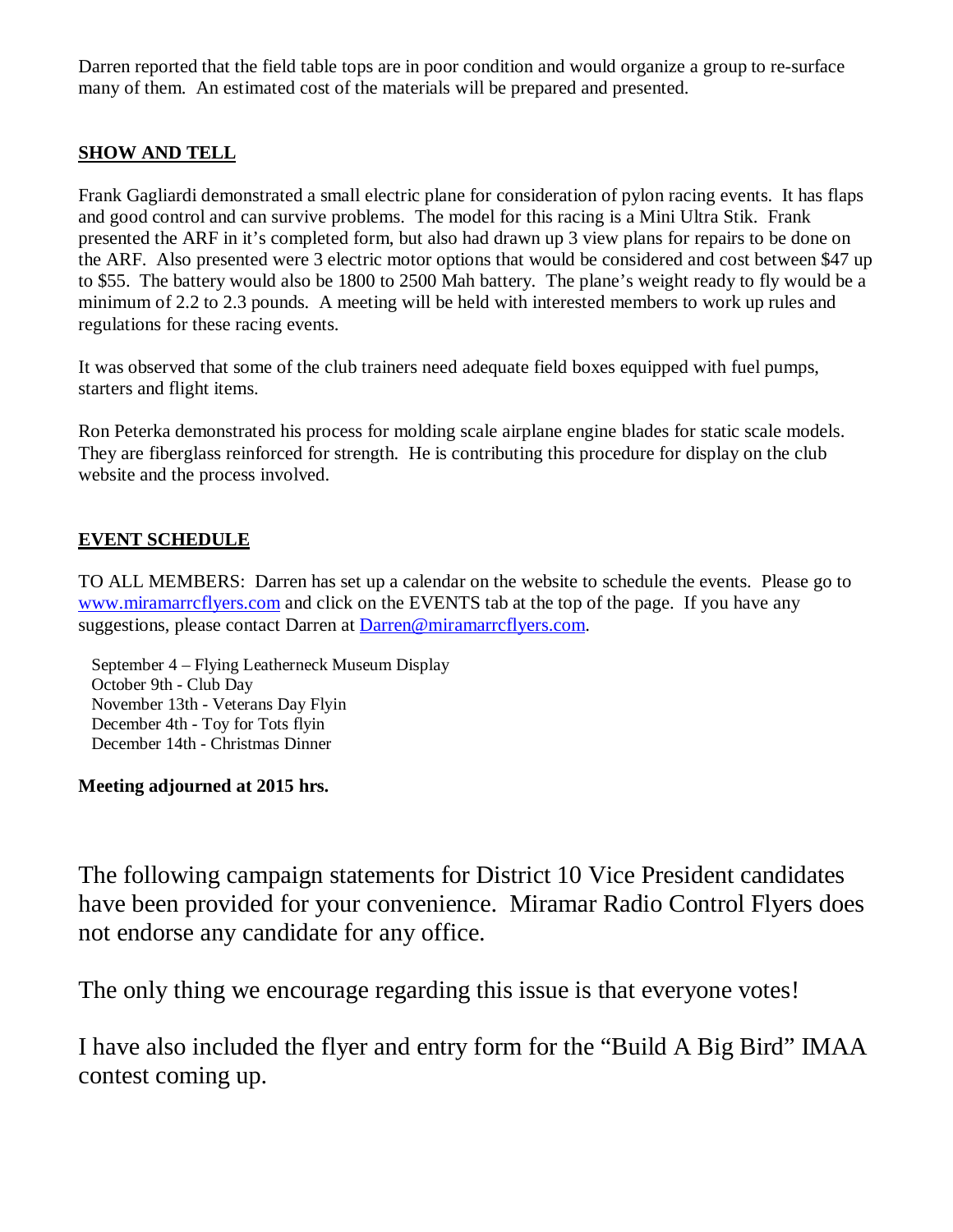Campaign statements are hard for me to write. I think, "What is the right thing to say?" What does the membership want to know? Do I tell you how many times I have been a club officer or how many years I have been one, or that I have held several club offices at the same time? Do I tell you how many years I have been a Contest Director or how many events I have put on, or what type of events? Do I tell you about my volunteering for the IMAA as the National Safety officer or as one of District X's IMAA Associate Directors? Maybe I should tell you I have been modeling since I was a very young boy, building and flying gliders and rubber powered airplanes, or how about my years flying control line airplanes. I know. How about, I have kit built, scratch built, designed or owned and flown just about every kind of model out there. Fun fly, combat, sport, aerobatic, military. From slow foamies to ripping fast USRA class airplanes, single engine to multi engine. Twins, three, four and even 6 engine airplanes, such as my scratch built B‐36.

Although these things are important experience, maybe for a campaign statement I should tell you what I am doing right now. Good fresh current information. Let's try that.

Ok, first I belong to three clubs. I am currently the safety officer for the club, NCR/CUF, it is AMA chartered club 3233. I am also an Intro pilot and a flight instructor in the club as well as a Contest Director. I am still an IMAA associate Director for District X (I just signed up 46 new or renewal members at different IMAA events I attended). I am on the AMA's Safety Council and along with its regular duties of going over documents and safety programs, I voted for many new Experimental Class Inspectors. I am your current District X Vice President. The title is actually *interim District X Vice President,* that is, until you vote me to continue. But right now I have every responsibility, duty and yes privilege of the position, just as if I had been voted in by the membership. I am currently working with clubs building new flying fields or starting new Park Pilot fields. The information I am gathering to help clubs keep and attain new flying sites is working, and has already helped 1 club to get a flying field. I also approved funds to 4 different clubs for TAG events in 2010 and approved several new Contest Directors so more AMA Chartered clubs can hold sanctioned events. I also created and publish District X the Newsletter. I designed it so we, the district's members and clubs, can communicate together; share our events, our likes and dislikes. Also, so the members and clubs could be informed of the many benefits and programs offered by your AMA. I knew if we all contributed with pictures and stories of all our clubs, it would make it interesting to read and several thousand of you have proven it works and your support shows you like it. I am planning District X Fly-ins for 2011. FREE events sponsored by the district and put together by your district officers.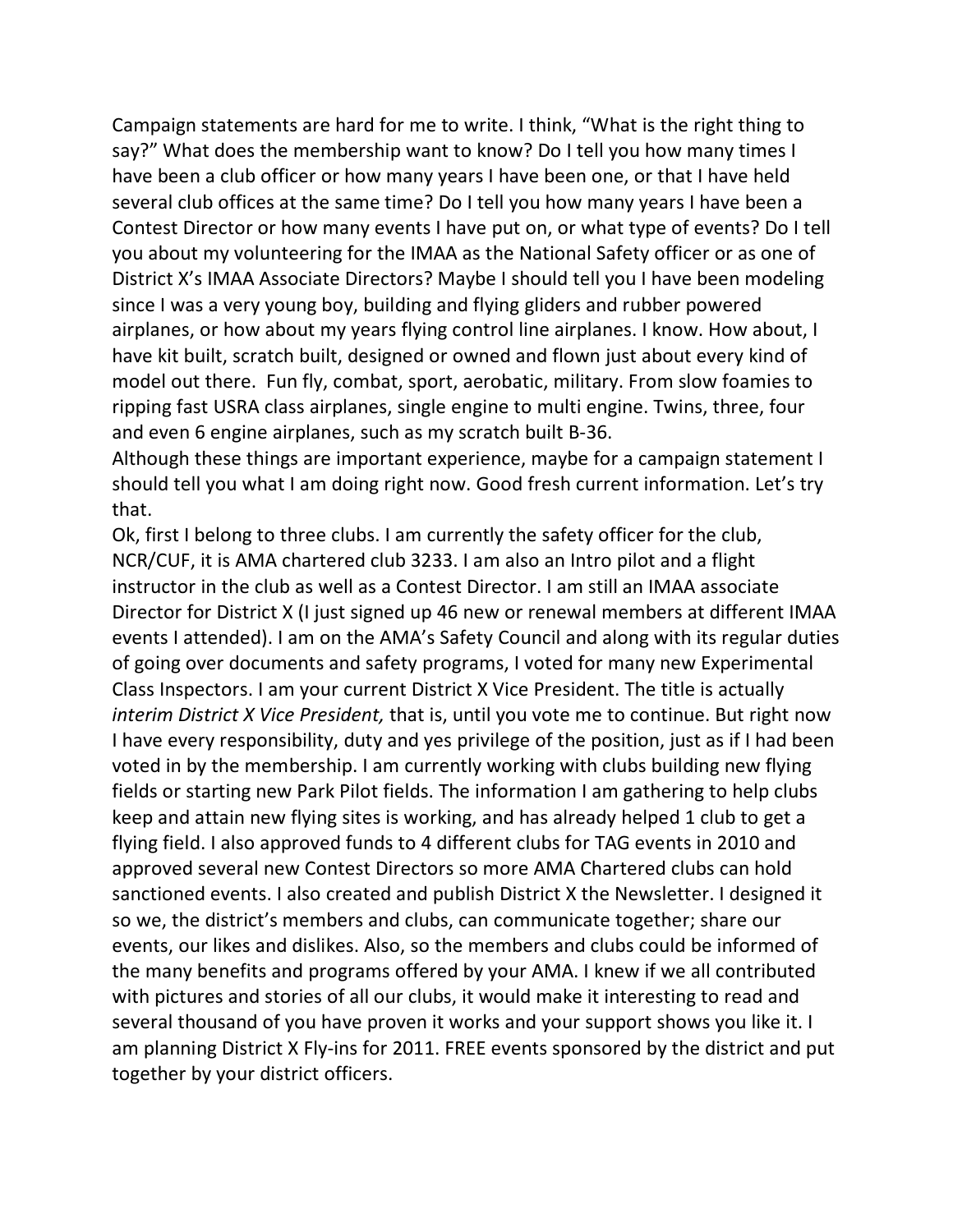There is more I have done and more I am doing, but I think what is just as important as all of the information above in writing a campaign statement is making sure all the members of District X know how much I love this hobby. That I am a modeler just like all of you. I build and fly all kinds of airplanes. I have supported the AMA, its members and its clubs for years. The hobby is a part of me and my volunteer efforts are a way I can share all the joy it has brought me. If you, as a voting member of District X, want a person with a lot of real, past and current experience, then I am the right choice for you. If you want somebody to work passionately for you back at Muncie during the Executive Council meetings, then again, I am the one for you. But you have to vote. You can like everything I have written or done, or currently do, or just the newsletter itself, but it won't matter if, when your ballot comes in the mail, with your AMA renewal notice, you don't vote.… so take a moment, and vote your opinion. Vote for the person you feel comfortable with, a person who you know has the experience to run District X.

So, this is a campaign statement and with it I am letting you know, I want your vote to continue as your District X Vice President.

If you have any questions please call or email me any time.

I thank you for your time. Michael Brown Po box 69 Bella Vista, CA 96008 530‐440‐8732 cabrowns@citlink.net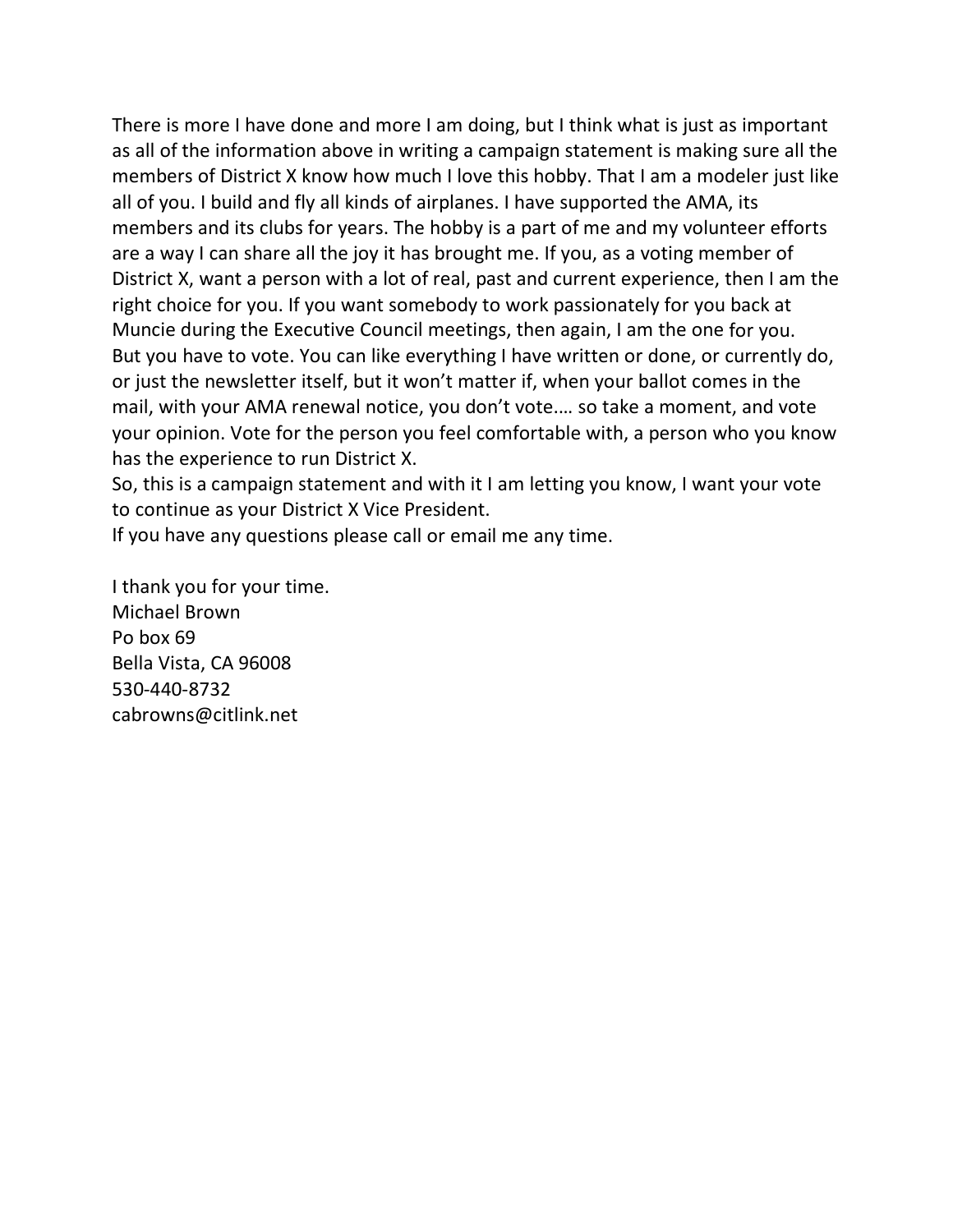## **Campaign Statement from Lawrence Tougas**

#### Greetings,

I want to thank your Club Officers for providing me with the opportunity to present myself to you, so that you can make an informed decision when you cast your vote for AMA District X Vice-President this September.

I was a candidate in last year's District X election. I ran against our interim Vice-President Jim Giffin, who had been appointed by outgoing District Vice-President Rich Hanson. A lot of people told me I was crazy to run against the establishment; that there was no chance of breaking into the AMA Leadership as an outsider. Well I guess they were right because Jim won the election, but it turned out to be the closest election not only in the history of the District but in the entire history of the AMA which is something I am proud of. When the votes were tallied in a District with 28,000 members there was a 34 vote difference between Jim and I. It was a virtual tie but as I've told everyone those 34 votes did count and Jim was our new VP and I wished him all the best.

Normally Jim would be serving his three year term, but sadly one month into his term Jim passed away. We are now conducting a special election to determine who will lead District X.

I feel I am the best qualified candidate to serve as your Vice-President and I would like to give you some information on my background, goals, and the critical issues affecting the AMA as well as how to keep in touch with me so that you can decide for yourself who is best suited to be the next District X Vice-President.

#### **Background**

I've been modeling since I was a child. I've built and flew free flight, control line, and radio control models. I've spent my whole life enthralled by all aspects of aviation. It was this love of aviation that prompted me to secure a Bachelor's of Science in Aeronautical Engineering from the University of California. I also have a Commercial Multi-Engine Pilot's License with Instrument Privileges.

I have been a Design/Project Engineer for 23 years in the Aerospace Industry. I have worked in the Defense Industry, and am currently working at a major domestic airline. In Defense I designed parts for two missiles used in the "Star Wars" program, and produced parts for the Space Shuttle as well. In the airline industry on the maintenance side I have been the Primary Engineer, on flight control systems, aircraft interiors, and aircraft structure. On the Operations side I was the Operational Engineer on a widebodied aircraft, and as such worked with our Chief Pilots to maintain and modify the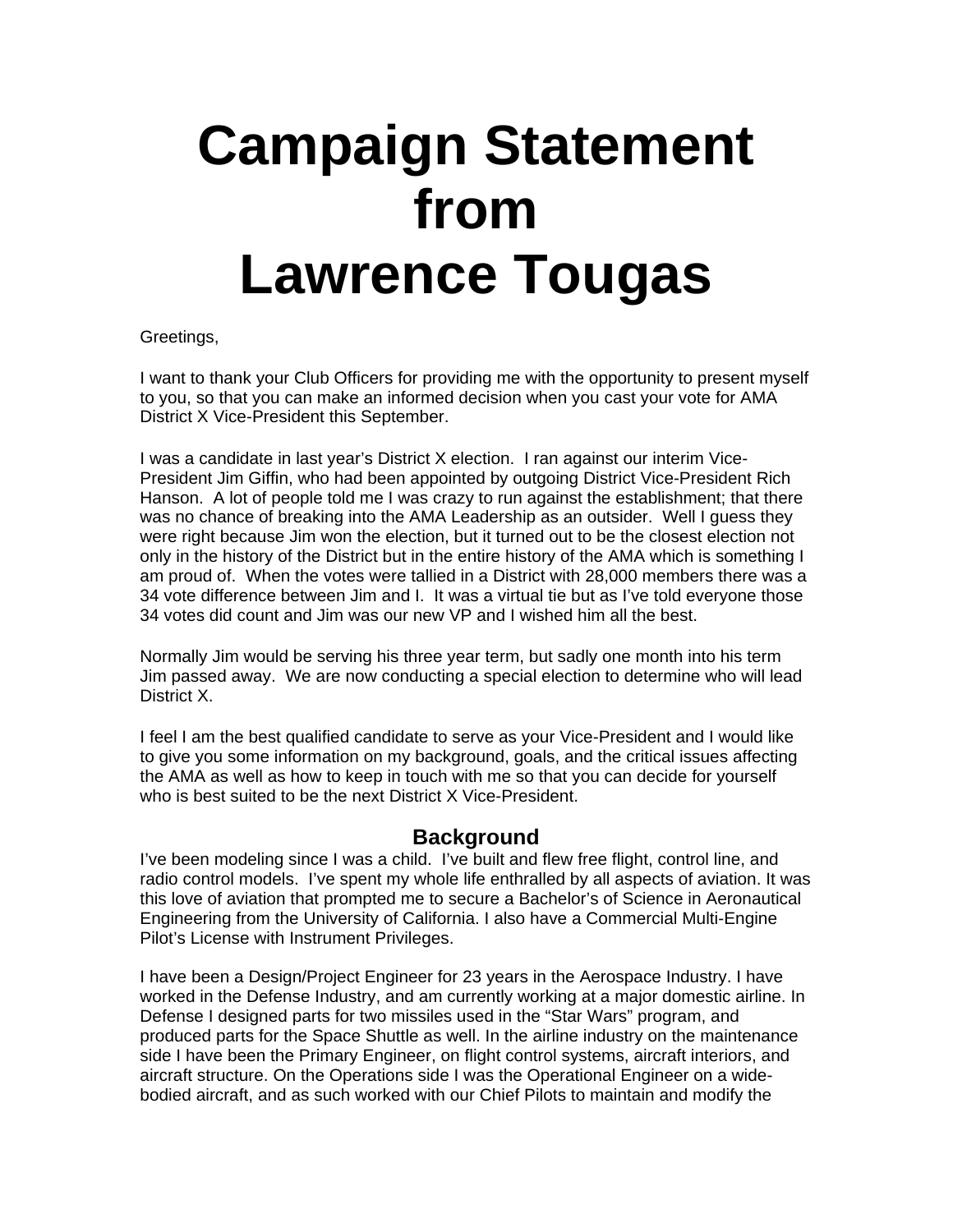aircraft flight manual used by all of our pilots. During my career I have worked a number of long-term projects that required supervising multiple participants to ensure project goals and time lines were met. I believe that translates directly in to skills that an effective District Vice-President would need.

In addition I have owned and operated my own Video Production Company and understand the skills need to be a successful entrepreneur. I know how to market my products, which I think are the skills that our local clubs need to employ to market themselves to their communities to win and retain flying sites.

#### **Goals**

There are three primary goals that I will pursue as your District X Vice-President. First is to help clubs keep and obtain new fields. Next is to leverage the power of the Internet to cover District events and issues of interest to the membership. Last and certainly not least I would like to develop an AMA owned field in District X for the benefit of our membership.

#### **Flying Fields**

Modeling begins and ends with a place to fly. That is why my top goal will be to help keep and find new fields. Modelers are a self-reliant group who typically handle all of their needs amongst themselves without asking for others to help. We need to not be hesitant to ask for support. We need to build ties with our community

My ideas about helping clubs in this area revolve around being proactive. I believe the most important Officer in a club is not the President or Treasurer, but the Community Relations Officer. If your club doesn't have one you should seriously consider electing one. This position would be responsible for your clubs dealings with your neighbors and if you're on public land the entity that controls it or on private land, your landlord. This person should be a real schmoozer, someone who has the ability to charm our neighbors and the decision makers who control our field's futures.

Having a Community Relations Officer puts one name and number in place for your neighbors to contact if they have concerns. This person could organize your Community Appreciation day. One club in District X the Livermore Flying Electrons goes around the surrounding neighborhood knocking on doors and leaving fliers inviting their neighbors to join them at their field. While there they serve a free lunch and provide demonstrations as well as opportunities to try flying on a buddy box and simulators. The LFE's have reported to me the great success they've had because they got out, knocked on doors and made the first move to introduce themselves.

The Community Relations Officer would issue press releases to alert your news outlets of the positive actions your club has accomplished and events the public can attend. Recently the Trabuco RC Flyers in Orange County California had a community day and it was covered both before the event and after the event by the Orange County Register. This is a Pulitzer Prize winning newspaper that is one of the most significant in Southern California. The reason they were covered was because they made it a priority and they kept in constant contact with a reporter at the paper, their hard work paid off.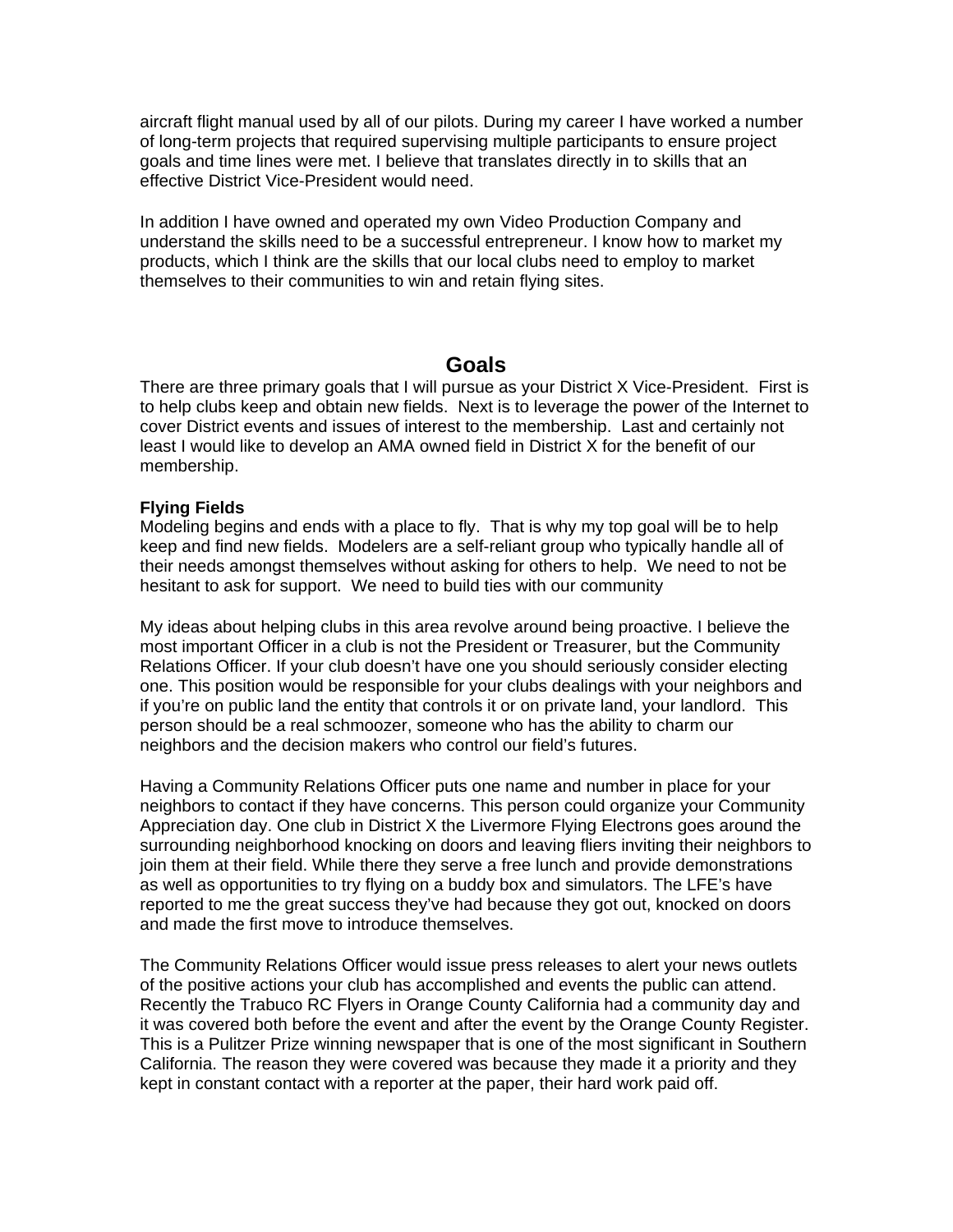Perhaps the most important thing your Community Relations Officer would do is maintain the club's relationship with your public officials that control your land or a landlord on private land. This is an election year. In many parts of our District the Decision makers that control your field are up for election. Clubs can do several things to take advantage of the opportunities that this presents. Many times we feel that the only thing that we can offer a candidate is money, while it is true that money talks we also have a valuable resource, manpower. Running a local campaign takes a lot of volunteer manpower and we should be aligning ourselves with candidates that are friendly to our cause and help elect them. They need people to put up signs, go door to door asking for votes and leaving literature and manning phone banks calling voters asking them to vote for the candidate. If your club can deliver that kind of help the Official will remember it and take your call when you need to talk to them and be sympathetic to you when others raise issues about your field.

Many clubs run fund raisers, why not choose a charity that is important to your public officials or landlord and involve them in the pictures and press releases detailing the money raised or help provided. If we are going to help our community we should double up by selecting a beneficiary that our field's decision makers support.

Find out the Birthdays of these decision makers and acknowledge them with a card from the club. Another way to keep in touch is to take them out to lunch on an on-going basis as a friendly informal meeting, not necessarily to bring up issues each time but to just keep an open line of communication. If you have a Christmas banquet you should invite the decision makers and their significant others to be guests of the club.

I have a lot of ideas in this area and it is one of the reasons I want to move coverage of events from our District X column in the magazine to the Internet and use the magazine space to discuss the techniques that clubs have found successful to protect their fields.

#### **The Internet**

We can do a better job of covering District events than we currently do in the magazine column. Last year while I was campaigning I pointed out the opportunities that we were missing by having such a static website for District X, and how we could better cover events on the Internet. I discussed how the Internet gives us unlimited space. We can publish color photos, and even video of the events. Imagine a District wide mailing list that alerts members when new information is published. A club could have a weekend event, write it up Sunday night and it could be on-line Monday morning for members to read with their morning coffee.

The District X establishment did nothing of mention regarding the Internet until they came within 34 votes of losing their control over the District. Suddenly we have a newsletter. I think it's well produced and a good read but you have to ask yourself, if it didn't exist until the closest election in AMA history happened; what is their long-term commitment to it? I believe its primary purpose is to campaign for the election and when the election is over it will die out.

I have demonstrated I am firmly committed to use of the Internet. For over a year I've been publishing my own site;

#### **http://ama-district-x-election.blogspot.com/**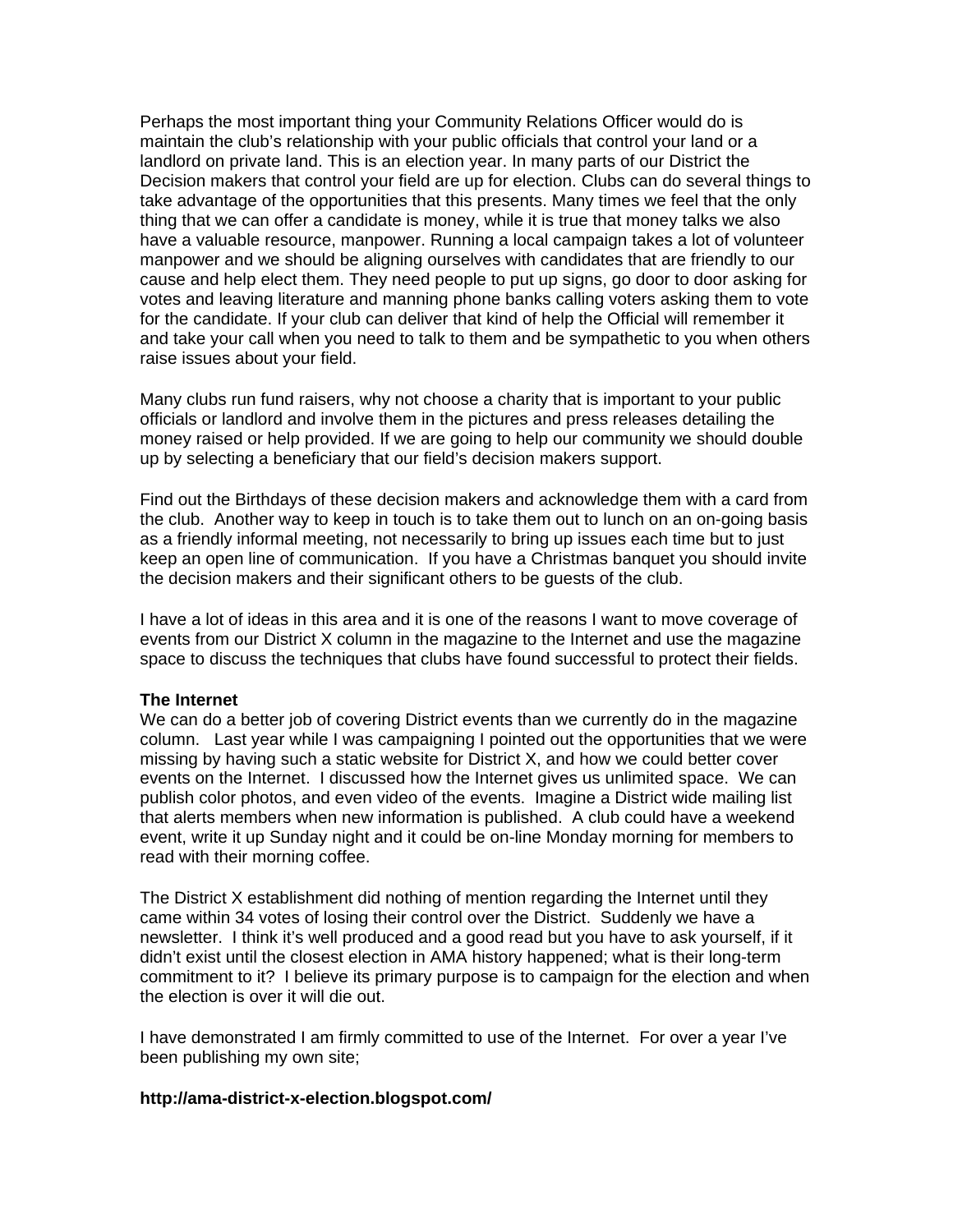As your District Vice-President I will publish a similar website covering past District events, alerting members to upcoming events, create a District Hall of Fame to give the many deserving members of our District who go above and beyond the recognition they deserve. We can publish building and flying articles and use it as a call to arms when one of our clubs is threatened. Members will be able to subscribe to email alerts that will tell them when new articles have been published so they can read about them as soon as they are on-line. The possibilities are literally endless, and I look forward to doing much more than has been done in the past and in a more timely manner than what we are currently doing.

#### **West Coast AMA Flying Site**

I believe that the majority of our members should have access to an AMA owned and operated field like the one we have in Muncie Indiana. Past District X Vice-Presidents have championed a West Coast Flying Site, I believe it is time to take up the task and work until we have a site District X members can enjoy.

If we set a criteria that, say 75% of a District's membership should be within a 2 day drive of an AMA owned facility, and we define a 2 day drive as 10 hours each day, certainly long but doable let's take a look at what we have now.

Using Google maps with Muncie as our destination here are the drive times between various cities in Districts I-IX. Starting with Denver and moving around the map clockwise we have Denver at 18:46, Rapid City SD. 18:12, Bismarck ND.17:55, Minneapolis, MN. 11:19, Milwaukee, WI. 5:48, Detroit, MI. 4:09, Buffalo, NY. 7:38, Boston, MA. 14:44, Bangor, ME. 18:21, Philadelphia, PA. 10:29, Greenville, NC. 11:20, Charleston, SC. 11:57, Miami, FL.20:09, New Orleans, LA. 13:47, and Houston, TX. 18:13

Now let's look at Districts X and XI. Starting at Tucson, AZ. driving times are 29:00, Phoenix, AZ. 29:00, San Diego, CA. 34:00, Los Angeles, CA. 34:00, Las Vegas, NV. 31:00, San Francisco, CA. 37:00, Eugene, OR. 38:00, Seattle, WA. 36:00, Billings, MT. 23:40, and Salt Lake City, UT. 25:00.

I have not decided where our AMA West flying site should be, in fact I've said before that a group of modelers working on the question taking into account geographic center of the district, population center of the district, a welcoming city, accommodations for visitors and more should be considered. That being said let's compare the District X, and XI cities to the city chose last time this effort was pursued, Visalia, CA. The driving time from those same DX and XI cities to Visalia are, Tucson, AZ. 11:01, Phoenix, AZ. 9:04, San Diego, CA. 5:11, Los Angeles, CA. 3:13, Las Vegas, NV. 6:03, San Francisco, CA. 3:57, Eugene, OR. 11:02, Seattle, WA. 15:49,Billings, MT. 21:14, and Salt Lake City, UT. 12:34.

So you can see most of the Midwest, Eastern Seaboard, and South is within our definition of a 2 day drive to Muncie, while none of the cities in Districts X and XI are. With the addition of only one additional site we can serve all AMA members in a more equitable fashion.

We would have a site available to host major competitions, a portion of the Nats could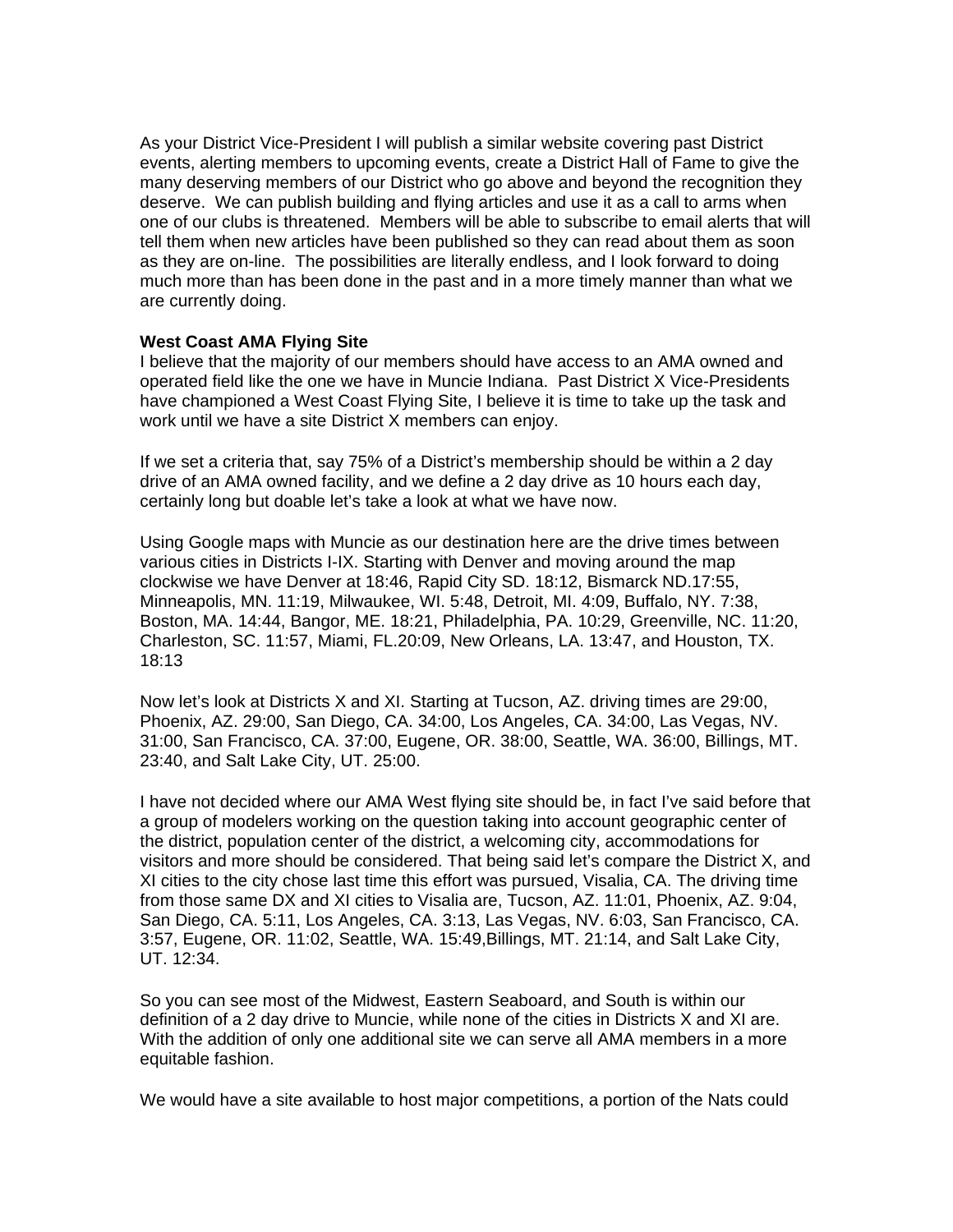rotate out to the west coast as has been done in the past, and large fun flys like the Joe Nall event would be possible. We would have a site that will be a capital asset for the AMA and since land is at a 10 plus year low we should see long term appreciation of this asset. As I meet members on my visits around the District easily 9 out of 10 people find the idea of an AMA West site exciting, and something that they would support.

My opponent has stated that he will not push for a West Coast flying site. He even went as far as to call it a, "BAD idea." To be honest with you I just don't understand that way of thinking. This is something that the majority of members I meet feel is a good idea. They look at how they are limited by distance from using the Muncie property and see a west coast flying site as something to point to as a tangible benefit from the AMA, for the dues they pay. As your District Vice President I think it is a worthy goal and one I will pursue. Speaking of goals, Wayne Gretzky the famous hockey player once said, "You miss 100% of the shots you never take." As your District Vice-President this is one shot I will take for you.

#### **Critical Issues**

#### **Small Unmaned Aircraft System NPRM**

I want to touch on the Small Unmanned Aircraft System (sUAS) FAA rule making that has the potential to affect our sport. This is the most critical issue modelers have faced in over a decade; we need to marshal all of our assets to respond to the upcoming FAA Notice of Proposed Rule Making (NPRM). As an Aeronautical Engineer a significant part of my job is responding to NPRM's, we need to be prepared to demonstrate to the FAA that any alternate rules we proposed will provide the same or higher level of safety than the wording in the NPRM. I do not believe the FAA has any desire to harm modeling, in fact I'm sure a higher than average percentage of FAA staff have been or are modelers themselves, but we need to be ready to respond. As your District Vice-President I will bring my experience to bear on protecting your right to enjoy modeling and pass it on to the next generation.

#### **Meeting the Members**

I have made it a priority to get out and meet with members all over our District. One of the advantages I have that helps me to travel the District is that I work for a major airline and enjoy employee pass travel privileges. This has allowed me to travel up and down California, as well as out to Arizona, and Utah. I've covered a lot of miles, including my upcoming trip to an event on Ford Island on Oahu, I'll have clocked over 12,000 miles on the road meeting members. I will be at events in Nevada too before the election is over. Everywhere I go I hear the same thing, members simply are not meeting our District Vice-President and Associate Vice-Presidents as often as they would like. I am committing to continuing to travel the District as your Vice-President and I will meet with my Associate Vice-Presidents as soon as I am elected so that we can map out the major events in the District and build a plan so that myself or one of my Associate Vice-Presidents will be at these events to show the flag, meet the members and let you know that you do matter.

#### **How to Stay In Touch**

There are several ways for you to stay in touch with me. First you can visit my website it is at;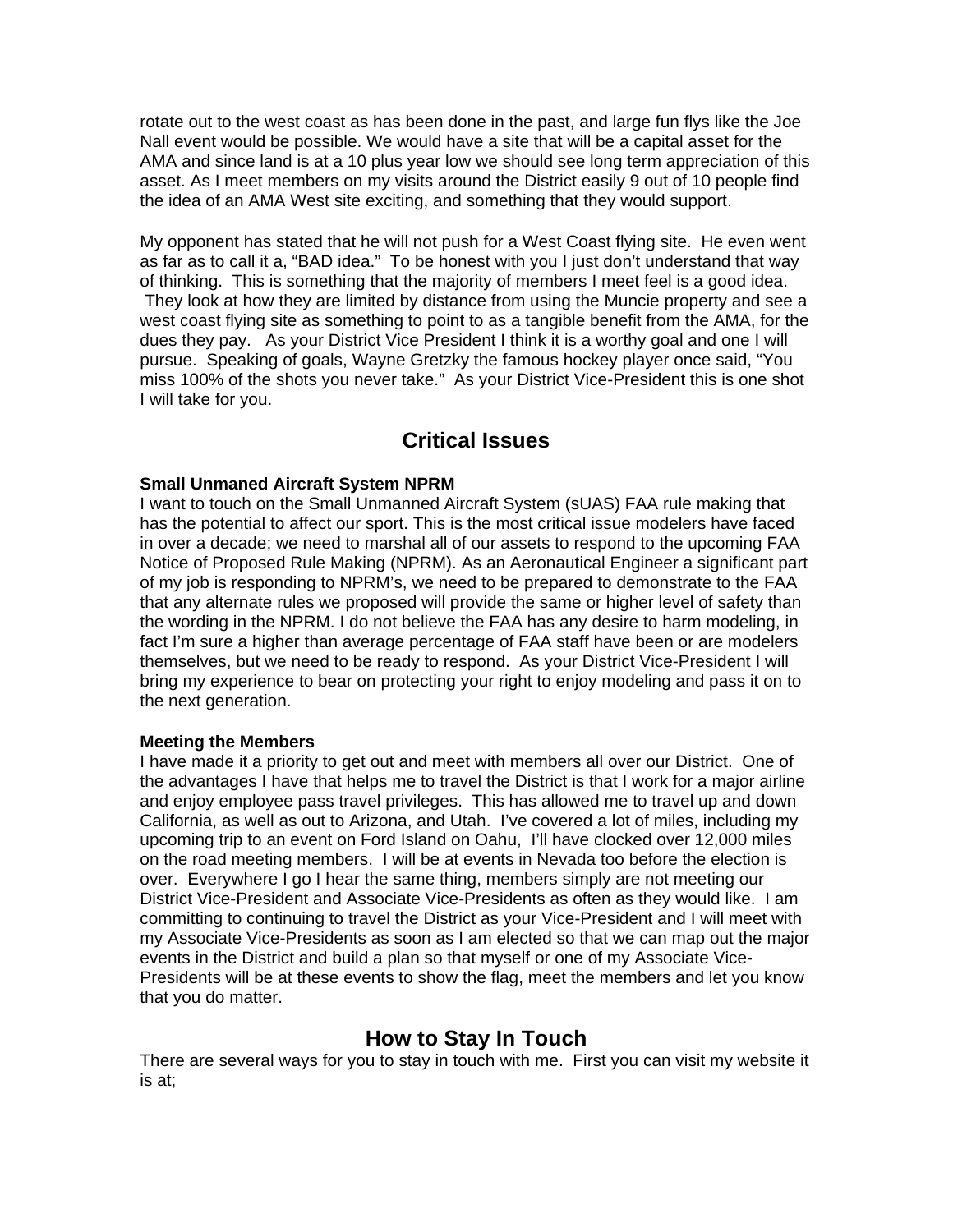#### **http://ama-district-x-election.blogspot.com/**

I send out an email discussing events I have attended or am planning to attend and items of note. It comes out about once a week to a growing number of District X members. If you would like to be added to the list please send an email to;

#### **AMADistrictXElection@gmail.com**

Finally I can't do this all by myself, I need members who support me to represent me at their club. All you really need to do is bring up the subject of the election and let people know where they can find out more about me. You can share this letter with them and discuss the issues raised in it and let them know why you support me. The most important thing you can do is remind them to vote. Last year we had 15% of eligible voters return their ballots, that is high for an AMA election but we can and will do better this year. If you would like to represent me at your club send me an email and I will add you to a special email list that will allow you to receive election bulletins.

Ultimately the members of District X will choose the candidate that they feel is best qualified to be elected. If the Members choose me I would consider it an honor to serve District X as their Vice-President.

I wish you all the best, and may you have many safe, and happy landings.

Sincerely, Lawrence Tougas AMA 232

P.S. You will receive your ballot with your AMA renewal in September. The ballot is a post card that you simply detach, mark your choice and drop in the mail, it even has the postage on it for your convenience. Do not, I repeat do not send your ballot with your dues renewal they go to two different places and if you send your ballot with your dues your vote will be invalidated.

# **Please cast your vote for Lawrence Tougas today.**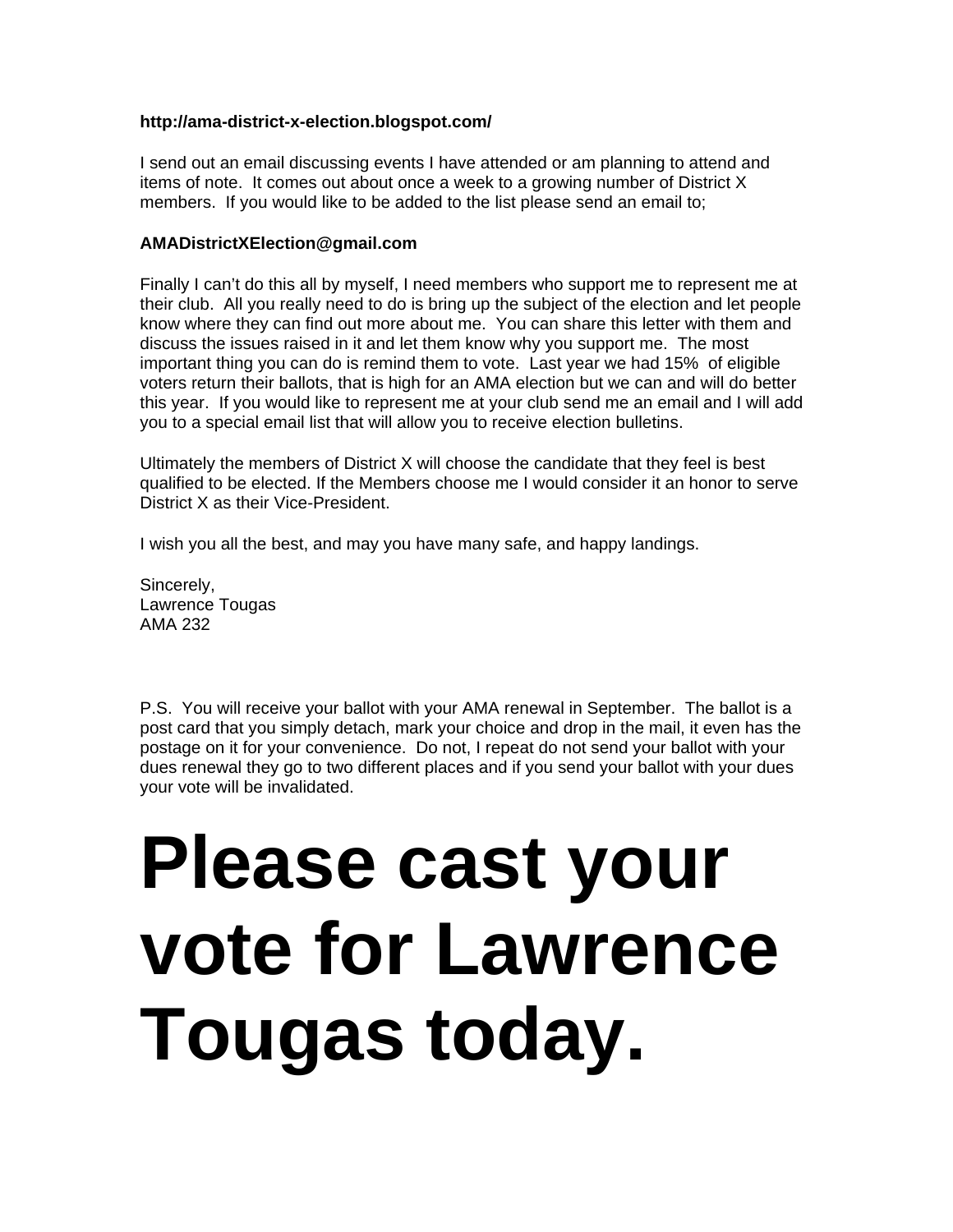

### "BUILD A BIG BIRD" RULES A Postal and E-Mail Photo Event

#### **Introduction**

Welcome ! IMAA is all about having fun so above all, we want you to have fun in joining us with the Build a Big Bird promotion. This is not an FAI big bunch of 'nitpicky rules' so please be patient with us and apply common sense in entering.

#### **Eligibility**

If you are already an IMAA member or you are just joining now, this is for you. Only one entry in any of the categories is allowed per member. Just to be fair, the Officers and Board of Directors and their immediate families are not eligible to enter this promotion.

#### **Model Requirements**

The model must adhere to the IMAA Safety Code rules for fixed wing. Basically, monoplanes must have a wingspan over 80" and Biplanes 60". Also a true ¼ scale model is acceptable. You can download the Safety Code from our website (see below)

#### **Model Cost**

Your model must be "affordable". The challenge is to make it cost under \$500.00. This cost does not include the cost of motor, radio and servos. The accepted cost of the kit, ARF or whatever will be the published "street price" so do tell us where you got it. Special deals from your uncle Bob's basement don't count here.

#### **Categories**

The following categories will be used with a first prize of \$1,000.00 (US) for each category:

Kit or Scratch Built: This is for you builders. One of your photos should show the model under construction. ARF: We wanted to include the growing ARF community here. You can 'kit bash' or just do a super custom finishing job on your ARF. One of your photos should show the ARF as it came from the box. (We've checked and there's a lot of ARFs out there under \$500.)

Junior: This category is aimed at those younger modelers aged 19 or under as of 1 July 2011. They can enter either an ARF, Scratch Built or a Kit built entry. (Please tell us if your Dad interfered too much in 'helping' you with the model.

#### **Photos**

You can send up to 5 photos of your entry project. We prefer that you send these electronically (jpg)and in a reduced format so that we don't clog up the bandwidth. If you send more than 5 we will only take the first five we open. If you can't send them via email then send them on a CD by mail. Of course, we will also accept standard mail and hardcopy photos.

#### **Judging**

We have selected a panel of judges who will score all the entries in each category. They will not be given the identity of the entrant. So only the photos and your description text will be used. The models, based on the photos, will be judged for:

#### **• Workmanship & Creativity • 'Fidelity' in the case of a scale model, or • Originality in a sport or non-scale model**

#### **Deadlines**

This promotion opens May 15th 2010. The deadline for entry is midnight 1st March 2011. Winners will be announced at the 2011 Joe Nall event May 14th 2011.

Winners will also be posted on the IMAA website and in High Flight Magazine.

#### **Prizes**

The winner in each of the three categories listed above will receive \$1,000.00. There will be additional awards in each category, pending sponsorship, to be announced throughout the promotion. Entries sent to:

**Email entries to:** gogiantkms@comcast.net

**Postal entries send to:** Chief Judge

 IMAA Build a Big Bird 1346 San Pablo Ave Berkley, CA 94702



#### **Contacts:**

For additional information and current information on this event please visit the IMAA website regularly www.fly-imaa.org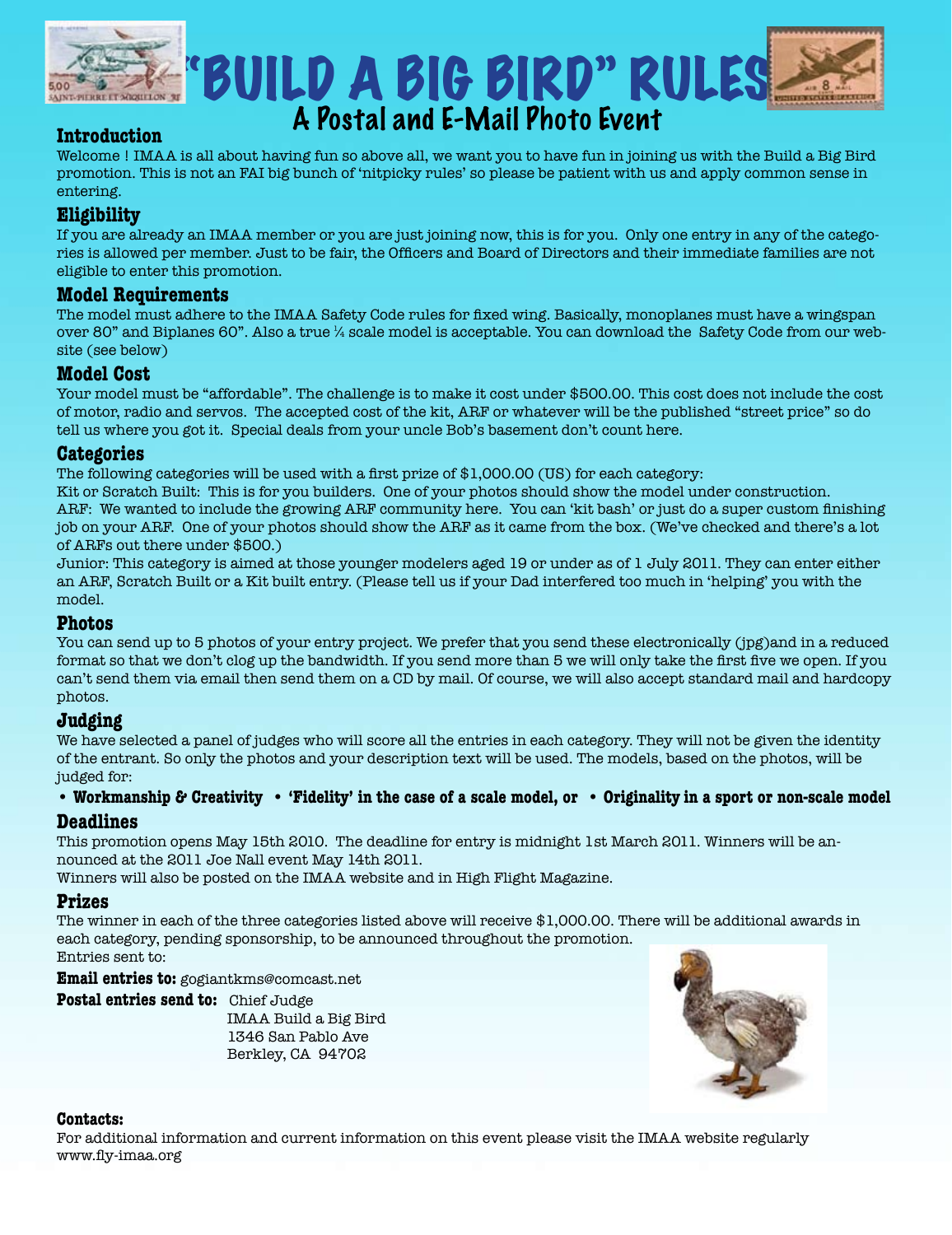### Build a Big Bird Entry Form

#### **This Form is Also Available on the IMAA Website at www.fly-imaa.org**

Please Print Legibly

| Name:                    |                                                                               |                                                                                                                                                                       |  |
|--------------------------|-------------------------------------------------------------------------------|-----------------------------------------------------------------------------------------------------------------------------------------------------------------------|--|
| <b>Address:</b>          |                                                                               |                                                                                                                                                                       |  |
|                          |                                                                               |                                                                                                                                                                       |  |
|                          |                                                                               |                                                                                                                                                                       |  |
|                          |                                                                               |                                                                                                                                                                       |  |
|                          |                                                                               |                                                                                                                                                                       |  |
| <b>IMAA</b> Information: |                                                                               |                                                                                                                                                                       |  |
|                          |                                                                               |                                                                                                                                                                       |  |
|                          | 0r                                                                            |                                                                                                                                                                       |  |
|                          |                                                                               | I've just joined IMAA via (circle correct one) website/post mail on (date) ______                                                                                     |  |
|                          | I am entering the following category:                                         |                                                                                                                                                                       |  |
|                          | Kit or Scratch Built                                                          |                                                                                                                                                                       |  |
| $\rm ARF$                |                                                                               |                                                                                                                                                                       |  |
|                          |                                                                               |                                                                                                                                                                       |  |
|                          |                                                                               |                                                                                                                                                                       |  |
|                          |                                                                               |                                                                                                                                                                       |  |
|                          |                                                                               | <b>Model Description:</b> (Tell us about your model and how you built it. Less than 100 words<br>please and note there will be no deductions for grammar or spelling) |  |
|                          | struction or if an ARF as it came from the box.                               | <b>Photos:</b> Send max 5 photos (email jpg or CD preferred) One photo to show model under con-                                                                       |  |
|                          | Send Email entries to: gogiantkms@comcast.net<br>Send Postal entries send to: | Entries must be postmarked no later than midnight 1 March 2011<br>Chief Judge<br><b>IMAA Build a Big Bird</b><br>1346 San Pablo Ave                                   |  |
|                          |                                                                               | Berkeley, CA 94702<br>The Undersigned Agrees: To allow IMAA the use of all Photographs and information<br>Submitted with this Entry for IMAA promotional purposes.    |  |

**Signed:**\_\_\_\_\_\_\_\_\_\_\_\_\_\_\_\_\_\_\_\_\_\_\_\_\_\_\_\_\_\_\_\_\_\_\_\_\_\_\_\_\_\_\_\_\_\_\_\_\_\_\_\_\_\_\_\_\_ **Date:**\_\_\_\_\_\_\_\_\_\_\_\_\_\_\_\_\_\_